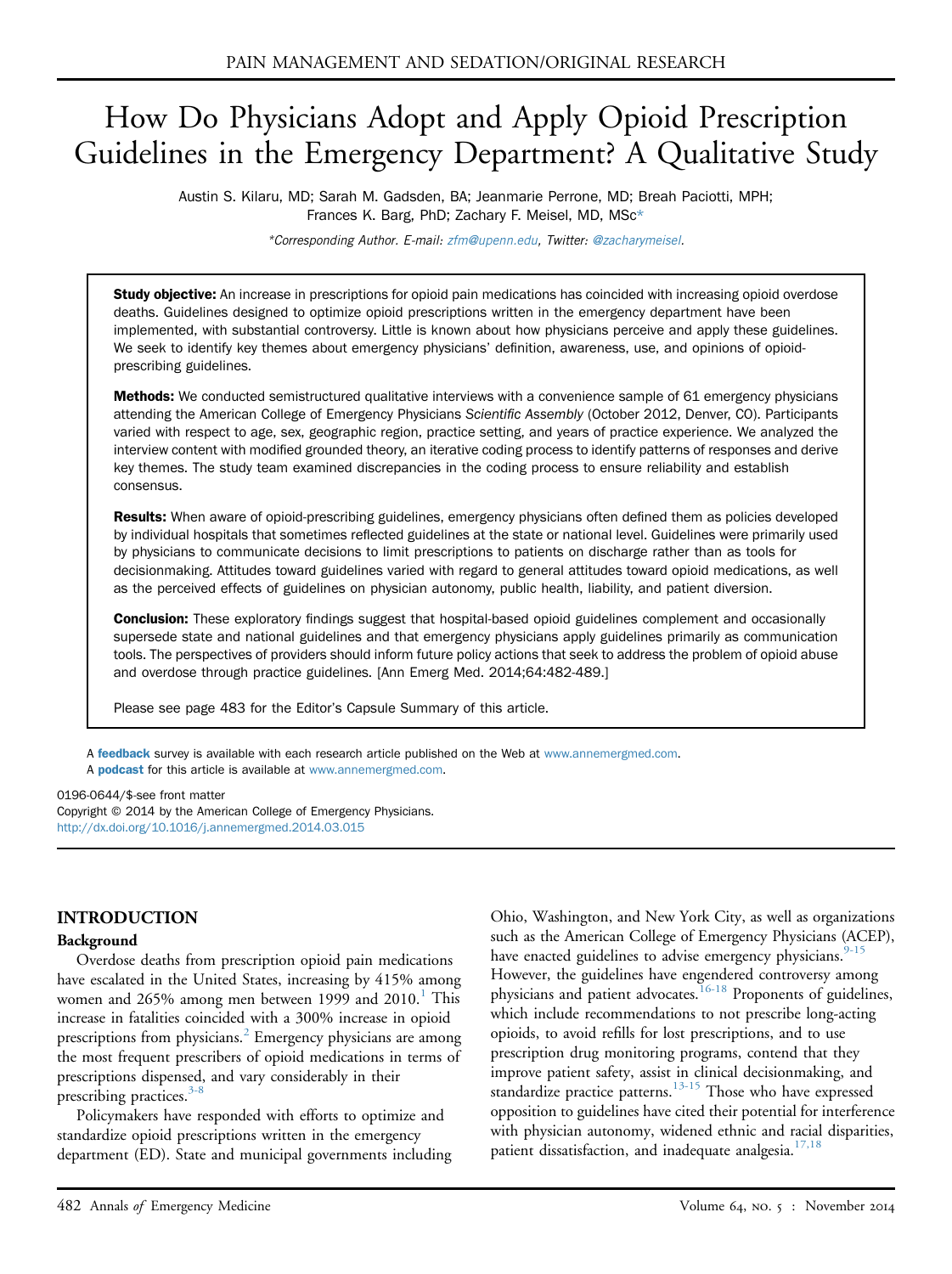# Editor's Capsule Summary

## What is already known on this topic

Opioid-prescribing guidelines are being increasingly used to help curb the epidemic of nonmedical opioid analgesic use.

# What question this study addressed

This qualitative study of emergency physicians attempted to gain insight into the adoption, use, and perceived relevance of opioid-prescribing guidelines.

# What this study adds to our knowledge

Most of the 61 participants had a positive perspective on the intent and role of such guidelines and used them most commonly as communication tools with patients.

# How this is relevant to clinical practice

Although there is no direct support that guidelines reduce opioid misuse, this study suggests that emergency physicians find guidelines a useful way of explaining to patients why no or limited outpatient opioids are being prescribed.

## Importance

Preliminary evidence suggests that guidelines can reduce the volume of prescriptions written in the ED, although their ultimate effect on morbidity and mortality is still unknown.<sup>[19-22](#page-7-2)</sup> The effectiveness of clinical guidelines depends on the extent to which they are adopted by providers.<sup>23-25</sup> Many factors have been shown to impede the adoption of clinical guidelines, including unawareness of their existence, disagreement with their content, and the natural inertia of established practices.<sup>23</sup> Little is known about how individual emergency physicians have adopted existing opioid guidelines; recent studies have examined guidelines for specific populations such as patients with dental pain or sickle cell disease.<sup>19,22,26-29</sup> Do opioid guidelines help or hinder physicians in their practice, and what are potential barriers and facilitators to their adoption? Which recommendations are most relevant to physicians, and how are they applied to patients? A nuanced understanding of these factors may aid the implementation of guidelines as well as measurement of their outcomes.

## Goals of This Investigation

We sought to better understand the adoption and application of opioid-prescribing guidelines among emergency physicians, identifying factors that may influence the ongoing development, dissemination, and implementation of evidence-based recommendations. We conducted qualitative interviews with emergency physicians to examine their awareness, definition, use, and opinions of opioid guidelines.

# MATERIALS AND METHODS

#### Study Design

We conducted open-ended, semistructured interviews with a convenience sample of emergency physicians who were recruited at a national meeting. We used qualitative methods to uncover new ideas and questions that reflect the real-world concerns and perspective of practitioners who deal with the issues daily.<sup>[30,31](#page-7-4)</sup> The open-ended questions were purposefully designed to elicit a range of responses, which cannot be quantified or considered proportional to the general population of emergency physicians. We intended for the themes derived in this study to generate testable hypotheses around the adoption and application of opioid-prescribing guidelines. $31$ 

The institutional review board at the University of Pennsylvania approved the study protocol. We used the Consolidated Criteria for Reporting Qualitative Research to guide collection, analysis, and reporting of the data.  $32-34$ 

#### Selection of Participants and Setting

The study was conducted at a large national research and educational conference, the ACEP Scientific Assembly (October 2012, Denver, CO). We recruited emergency physicians with the goal of achieving diversity with regard to age, sex, geographic region, practice experience, and practice setting. After each set of 5 interviews, the investigators reviewed participant demographics and subsequently targeted or rejected potential participants according to demographic characteristics. Participants were recruited through flyers, posters, and direct solicitation. For compensation, participants were entered into a raffle for a tablet computer. Nonphysicians who attended the conference were excluded.

Participants were recruited until thematic saturation for the group as a whole was reached, which was determined by consensus between study investigators (A.S.K., Z.F.M.) through discussion after each set of 5 interviews. Thematic saturation was defined as the point at which additional interviews no longer provided new information but instead restated similar themes and experiences.<sup>[30](#page-7-4)</sup> In our assessment of thematic saturation, we also ensured that our sample reflected diversity in awareness, applications, and opinions of guidelines.

## Data Collection and Processing

The interviews were conducted during 4 8-hour sessions of the conference. Each interview was typically 15 minutes in duration, following a standard interview guide (Appendix E1, available online at [http://www.annemergmed.com\)](http://www.annemergmed.com). Two investigators (A.S.K., Z.F.M.) with training in qualitative interviewing and emergency medicine piloted the interview guide and conducted all interviews. Each interview was audiotaped, professionally transcribed, and entered into NVivo (version 10.0; QSR, Doncaster, Australia), a software tool for data management and analysis.

## Primary Data Analysis

We used a modified grounded theory approach to the analysis.<sup>[35](#page-7-7)</sup> This approach included the use of an *a priori* set of codes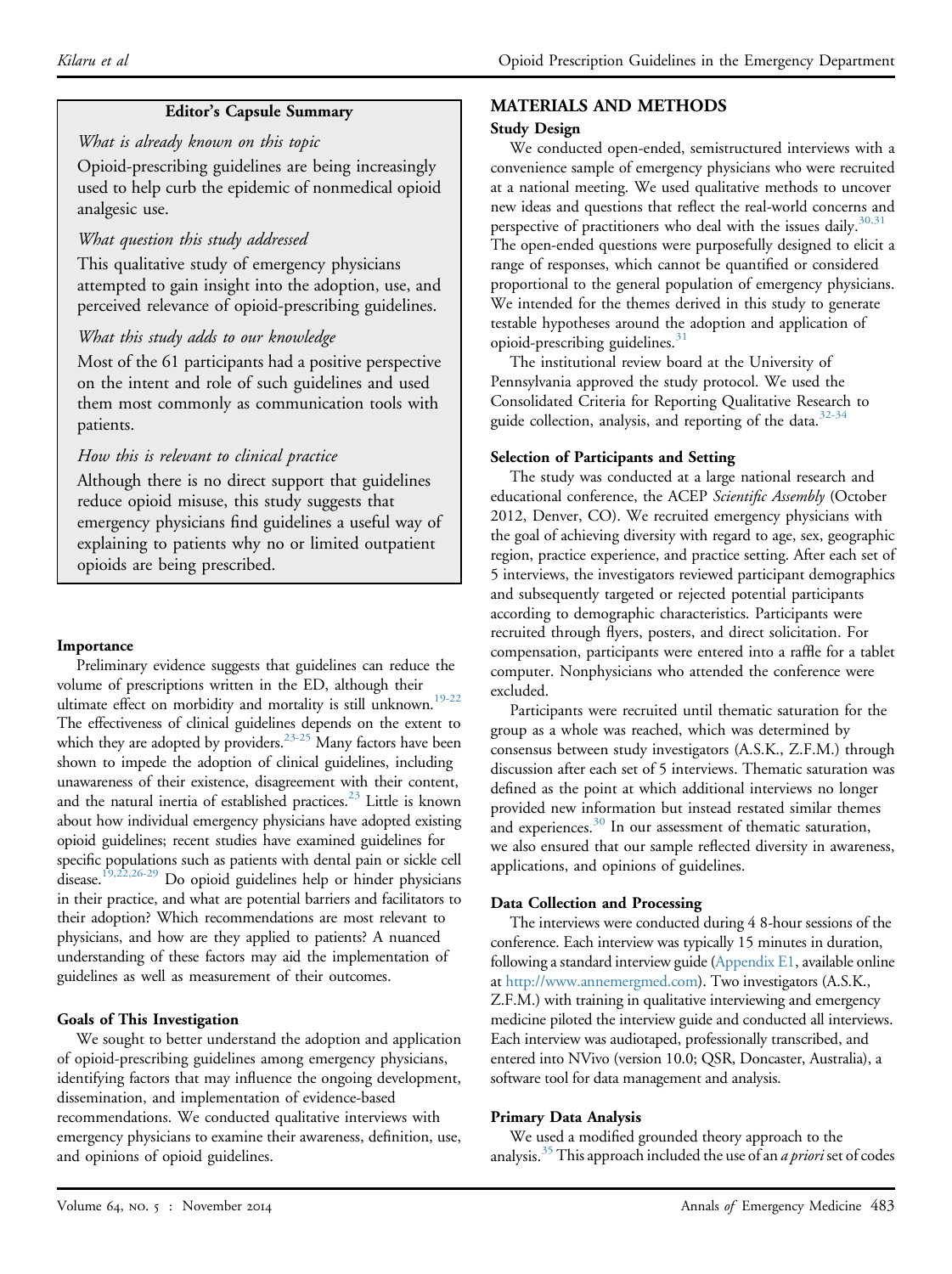to ensure that we identified specific constructs that addressed our research question, as well as a set of codes that emerged from the data *de novo*. Four investigators (A.S.K., S.M.G., B.P., Z.F.M.) developed the set of grounded theory codes from a line-by-line reading of the text. The entire team of investigators reviewed the code list. Four codes specifically pertained to guidelines: guideline definition, awareness, use, and attitudes. Other codes supplemented the analysis, including general attitudes toward opioid medications, physician decisionmaking, communication strategies, and perceptions of patient behavior. Each code was defined and then applied to all transcripts by A.S.K. and S.M.G. Interrater reliability was assessed periodically with the function in NVivo designed for this purpose. Discrepancies in coding were discussed and resolved by consensus so that, in the end, all coding was reviewed and confirmed by the study team. We summarized codes and examined relationships among codes to develop a theory about the data.

#### RESULTS

#### Characteristics of Study Subjects

The characteristics of study participants are described in [Table 1](#page-2-0). The 61 emergency physicians who completed interviews varied with respect to age, sex, geographic region, practice setting, and years of experience.

#### Interview Domains and Themes

We organized the interview content in regard to opioidprescribing guidelines into 3 domains: definition and awareness, use, and attitudes. Within each domain, we derived the key

<span id="page-2-0"></span>

| <b>Table 1.</b> Participant characteristics $(N=61)$ . |  |
|--------------------------------------------------------|--|
|--------------------------------------------------------|--|

| <b>Characteristic</b>        | Total, No. (%) |
|------------------------------|----------------|
| <b>Sex</b>                   |                |
| Female                       | 24 (39)        |
| Male                         | 37 (61)        |
| Age, by group, y             |                |
| $25 - 29$                    | 8(13)          |
| $30 - 39$                    | 24 (39)        |
| $40 - 49$                    | 11 (18)        |
| $50 - 59$                    | 10 (16)        |
| >60                          | 8(13)          |
| Years in practice            |                |
| Resident physician $(1-4)$   | 17 (28)        |
| $4 - 9$                      | 11 (18)        |
| $10 - 19$                    | 16 (26)        |
| $20 - 29$                    | 8(13)          |
| >30                          | 9(15)          |
| <b>Practice setting</b>      |                |
| Academic (teaching) hospital | 34 (56)        |
| Community hospital           | 23 (38)        |
| No response                  | 4(7)           |
| Region                       |                |
| Northeast                    | 17 (28)        |
| Midwest                      | 13 (21)        |
| South                        | 20 (33)        |
| West                         | 8(13)          |
| No response                  | 3(5)           |

themes presented below. [Table 2](#page-3-0) summarizes the key themes and provides representative quotations from study participants.

#### Definition and Awareness of Guidelines

Participants interpreted the term "guideline" broadly. They commonly used the term to refer to local policies at their own institutions. The participants noted that hospital-based guidelines varied between neighboring hospitals and occasionally complemented or superseded state and national guidelines.

Many participants described policies developed by individual hospitals and EDs, which most commonly targeted opioid prescriptions for patients presenting with acute exacerbations of chronic pain conditions. Other institutional guidelines included rules against filling lost or stolen prescriptions. Physicians commonly cited difficulties in managing and treating patients who visit the ED for chronic pain conditions as the reason for developing institutional guidelines. As one physician noted, "We have a large population of chronic pain management patients.... We will not provide refills of any prescriptions, because that's something that has to come from the person that's managing their pain."

Some physicians were aware of guidelines enacted at other hospitals, which could vary from those at their own institutions. Only in a few instances did physicians mention collaboration between neighboring hospitals. A physician explained that hospitals in his area "have come together...setting hospital policies of not prescribing ongoing opiates for chronic pain patients." Primarily, hospital-based guidelines were formulated by emergency physicians with special interest in the topic. The guideline development process applied evidence to varying degrees: "Several people who are interested culled information from various sources. We then came up with a 1-page policy, vetted it through all of the hospitals within our system and the medical executive committee. Then it just became policy."

Physicians noted opioid guidelines at the state level, such as those in Washington or Ohio, and described their intersection with local policies. In some instances, state guidelines informed the development of hospital-based guidelines. A physician who practices in Colorado described using Washington state guidelines as a model for guidelines at her academic hospital. In other cases, physicians preferred local guidelines to those of their state. One physician helped develop guidelines for his own hospital in Ohio and described them as "reasonably close" to those of the state but criticized the state's 3-day prescription limit as "unrealistic." Another who practices in Florida noted that her department instituted policies to bolster adherence to state guidelines.

Participants were aware of opioid-prescribing guidelines produced by national professional organizations, most commonly ACEP.<sup>[12](#page-6-5)</sup> When participants were aware of national guidelines, they often could not recall the specific recommendations contained within the reports. In other instances, participants mentioned national guidelines but claimed they did not influence their practice, citing a lack of guidance for specific clinical scenarios. As one physician remarked, "They really didn't provide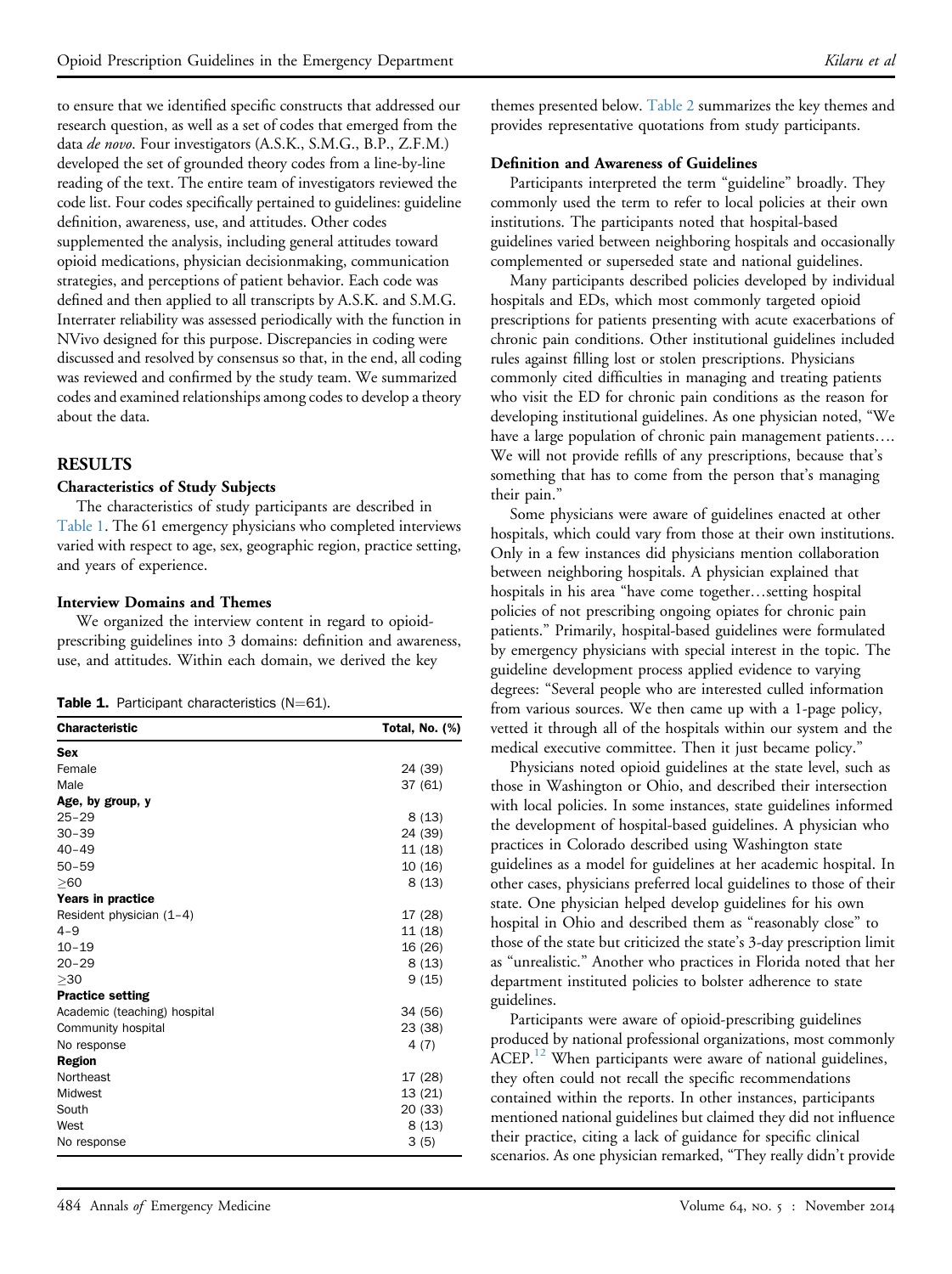| <b>Domain</b>               | <b>Key Themes</b>                                                                          | <b>Representative Quotation</b>                                                                                                                                                                                                                                                                                                                                                                                                                                                                                                                                                                               |
|-----------------------------|--------------------------------------------------------------------------------------------|---------------------------------------------------------------------------------------------------------------------------------------------------------------------------------------------------------------------------------------------------------------------------------------------------------------------------------------------------------------------------------------------------------------------------------------------------------------------------------------------------------------------------------------------------------------------------------------------------------------|
| Definition and<br>awareness | Hospital-based guidelines                                                                  | "For acute pain, we prescribe opioids, but we have an actual policy that we do not<br>prescribe opioids for any chronic pain in our department."                                                                                                                                                                                                                                                                                                                                                                                                                                                              |
|                             | Relationships between local, state,<br>and national guidelines                             | "[Our hospital is] going through the process now of deciding on our guidelines. We just<br>started working through it after surrounding hospitals implemented guidelines similar to<br>[those in] Washington State."                                                                                                                                                                                                                                                                                                                                                                                          |
|                             | Variation between nearby hospitals                                                         | "One of our partner emergency rooms floated the idea to have these guidelines I know<br>that our ED does not have one guideline as of yet, but I think we're working on it. I<br>think it's an ED to ED thing."                                                                                                                                                                                                                                                                                                                                                                                               |
|                             | Guideline development                                                                      | "A few of us saw people coming in with overdoses from our clinics We came up with a<br>policy that we as a physician group would not prescribe opioids for people with<br>chronic pain anymore. We notified all of our primary care physicians. We developed a<br>patient letter. We actually went to our pain clinic and developed a procedure where<br>we could get next-day appointments for people with chronic pain so we didn't just leave<br>themin the lurch. And then we brought it to our physician group. If people don't<br>follow our policy, we actually send them to the quality [committee]." |
|                             | Lack of awareness or engagement                                                            | "I know there are published guidelines. As far as the exact specifics, I couldn't tell you. But<br>I know that there are ACEP guidelines."                                                                                                                                                                                                                                                                                                                                                                                                                                                                    |
| Use                         | Communication; support for<br>limiting prescriptions and<br>adjusting patient expectations | "I think the good thingabout those guidelines [is] you don't have to follow them, but they<br>give you something to fall back on. If, instead of taking it all on yourself and saying<br>no, 'I don't think you need this,' you can say the policy of the [ED] is '[T] his is what we<br>do and I'm following the policy.' It kind of takes [the] onus off the physician which<br>for some people can be difficult."<br>"Guidelines are empowering when you want to say no."                                                                                                                                  |
|                             | Handouts and posters<br>containing guidelines                                              | "I have a copy of the new law in Washington. Sometimes I give them that and say, 'This is<br>what the consensus in Washington is."                                                                                                                                                                                                                                                                                                                                                                                                                                                                            |
| Attitudes                   | Physician autonomy                                                                         | "I think the good thing about those guidelines is that you don't have to follow them, but<br>they give you something to fall back on."                                                                                                                                                                                                                                                                                                                                                                                                                                                                        |
|                             | Public health                                                                              | "I don't think a lot of people realize the impact that prescription opioids have on a society.<br>So, that's why our hospital is making decisions not to prescribe in certain scenarios."                                                                                                                                                                                                                                                                                                                                                                                                                     |
|                             | Liability                                                                                  | "I think that guidelines are there to protect us."                                                                                                                                                                                                                                                                                                                                                                                                                                                                                                                                                            |
|                             | Patient diversion                                                                          | "All of a sudden all of our patients migrated to the northto people who didn't have our<br>policy in place so now our policy is starting to spread."<br>"Our policy has actually done a great job in decreasing the number of times those people<br>return to the [ED], or at least to our [ED]. I always thought we should do a study, a<br>little more broadly, and see whether they were just going someplace else. My suspicion<br>would be that's what's really happening."                                                                                                                              |

<span id="page-3-0"></span>

|  |                                       | Table 2. Domains, key themes, and representative quotations from physicians about their definitions, awareness, use, and attitudes |  |  |  |  |  |
|--|---------------------------------------|------------------------------------------------------------------------------------------------------------------------------------|--|--|--|--|--|
|  | toward opioid-prescribing guidelines. |                                                                                                                                    |  |  |  |  |  |

much information.. I always tell patients I'm not going to write for chronic pain. I just didn't find that the guidelines added anything to that."

Several participants had limited awareness of opioidprescribing guideline content. These physicians acknowledged that guidelines for opioid prescribing were available as potential references but were unable to describe them further and were not planning to adopt them. Some physicians were explicitly uninterested in familiarizing themselves with the guidelines, as evidenced in this example: "I'm sure they're out there, but no, none that I would ever think to try to look up something."

## How Physicians Use Guidelines

A dominant theme emerged from descriptions of how existing guidelines are used: participants found them instrumental in the communication and justification of decisions to patients rather than in the decisionmaking process itself. Emergency physicians most commonly used guidelines to support decisions to limit opioid prescriptions to patients on discharge. As one participant said, "It's easier for me when I can point to the official policy and say, 'This is our policy. I'm not deviating from our policy." Participants found the support of the guideline helpful when patients who were not prescribed opioids became challenging: "Sometimes it seems like they can appreciate [an explanation of the guideline], and they respect that. Sometimes they get angry at me. And that's their choice; I can't control the response." Participants found printed or posted versions of the guidelines particularly effective in communicating with patients. Several physicians mentioned distributing copies of the guidelines to patients or including them with discharge paperwork. Another participant described statewide practices in Oregon to post guidelines in all EDs. She found the posters helpful because they adjusted patient expectations and "make for a much better [patient-physician] interaction."

Few participants mentioned the use of guidelines as decisionmaking algorithms for individual patients, and guidelines were rarely thought to contribute to decisions whether to prescribe opioids. Some participants expressed frustration with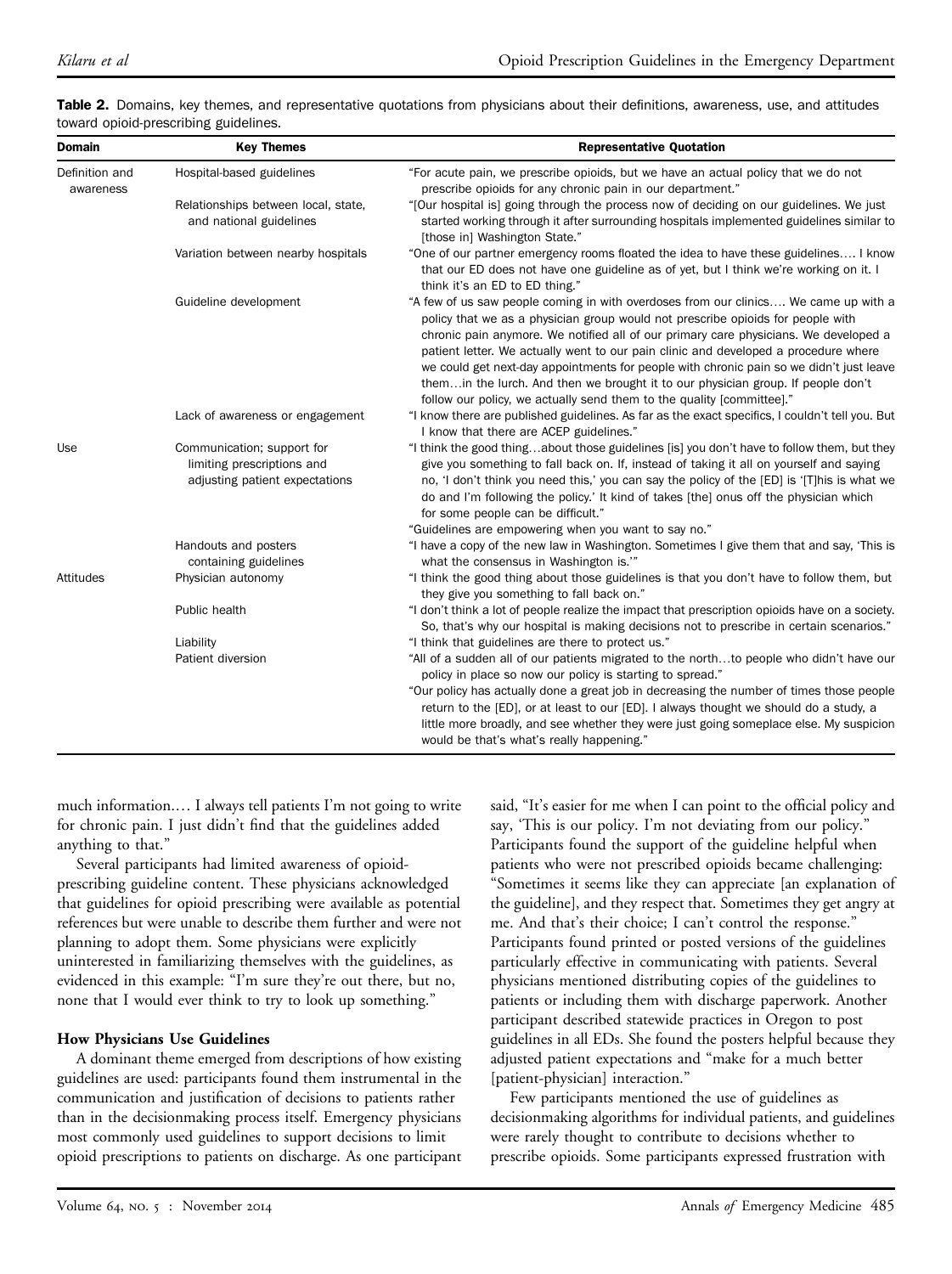existing guidelines and evidence, seeking more practical assistance: "The only thing that would help me would be if I get a...consensus statement on which opiates to use and for what length of time."

#### Attitudes Toward Guidelines

In general, participants in this study viewed guidelines favorably, although attitudes toward guidelines were often nuanced. As discussed above, physicians commonly endorsed guidelines as communication tools. Additional themes emerged among arguments both for and against guidelines.

Several participants reported that guidelines had successfully standardized practice patterns at the institutional level. They noted that guidelines had encouraged fellow providers to reduce the frequency and dosage of opioid prescriptions while still allowing flexibility. Yet guidelines were not always seen as effective in standardizing practice. One physician concluded that "people use guidelines for how they want to use them. For people who just don't do opioids, they say, 'I don't have to do opioids.'" Another believed that the continuing variability in prescribing was "frustrating to watch." Only a few participants opposed guidelines for interfering with their autonomy as physicians. One physician criticized an "onerous" recent state law that limits opioid prescriptions to 3 days and requires reviewing the prescription drug monitoring program before any opioid prescription. She remarked, "The legislature is practicing medicine without a license."

Many participants described their concerns about patient safety as a reason to implement guidelines. Physicians cited an epidemic of opioid abuse, as well as their own experiences providing for patients who had overdosed or abused opioids. One said, "We feel really passionately that this is a real problem in the country, and we have seen a lot of people whose lives are ruined by these opioid prescriptions, so we have an actual drugprescribing policy in our department." Participants acknowledged that prescriptions from the ED could have a role in creating or maintaining problems of opioid abuse. Of all the study participants, only 2 explicitly argued that guidelines could result in harm to patients through inadequate analgesia.

A few participants referenced the support that guidelines could provide in the case of liability and patient complaints. One participant appreciated the ACEP guidelines because they "are giving me protection for my current practice." Only 1 physician was concerned that guidelines may have the adverse effect of increasing physician liability: "The guidelines can only get you in trouble because then somebody somewhere will say, 'Oh, you didn't follow these guidelines.'"

Physicians alluded to the role of opioid guidelines in altering the patient population who use their ED. In particular, physicians noted a decrease in patients presenting with chronic pain complaints after a local guideline was implemented. This reduction of patients viewed as challenging was often consistent with the original intent of the guidelines, as in this example: "We were getting beaten up with too many of the opiate seekers.... It's helped out quite a bit." Some physicians conjectured that their

own policies might affect neighboring hospitals. One physician expressed concern for the unintended consequences of patient diversion. He detailed his concerns about posted guidelines in waiting rooms: "There could be negative implications to that if patients are actually leaving the ED because of the way they interpret that poster.... There's potential that sick patients could actually leave your ED when they need help."

We compared participants' general attitudes toward opioid medications with their attitudes toward opioid guidelines. To investigate this relationship, we analyzed participant responses about their willingness to prescribe opioids to discharged patients and the processes involved with that decision. We classified participants as liberal, conservative, or neutral opioid prescribers. These classifications were based on participants' responses to questions about general attitudes toward opioid medications and opioid-prescribing patterns.

Liberal prescribers claimed to "err on the side of treating." These physicians preferred to ensure analgesia rather than withhold prescriptions because of suspect behavior or uncertain diagnoses: "I'm more concerned about missing a problem and hurting somebody than giving 1 dose of narcotic to somebody who's here for a suspicious reason, because I have no hope of curing the opiate-seeking person." Other physicians felt compelled to trust patients who presented with pain, and others perceived the risks to be minimal. The participants classified as conservative prescribers emphasized restricting opioid prescriptions because of concerns for abuse at the patient or societal level: "I am a naysayer on opiates.... Too much of my day is spent policing how many [opioids] have been prescribed and how many times a patient is a return patient and how often they visited, requesting opiate prescriptions."

Additional participants were classified in a neutral category, in which they deemed prescriptions for opioids appropriate in certain circumstances but acknowledged risks. For many of these providers, patients with objective, acute causes of pain warranted opioid prescriptions, whereas those with chronic conditions raised concerns. The decisionmaking process varied with patient presentation: "I think for patients with an acute new issue, patients who have a kidney stone, patients who have a fracture that we find, I think that opiates are superior probably in those situations to regular analgesics. I think for patients who have chronic pain, it's more challenging, and I think that's the place where I'm constantly rethinking my practice." Many physicians voiced similar uncertainty about which patients were truly appropriate for opioid prescriptions: "You're always on the fence: am I doing the right thing for my patient?"

Although participants in all 3 categories had favorable opinions of guidelines, several liberal prescribers voiced opposition to them. No conservative prescribers opposed guidelines. In the words of one liberal prescriber, "There's a problem out there, but if you start making it harder for physicians to prescribe for no good reason, I think the patients just end up suffering." Although some liberal prescribers welcomed clinical guidance, physicians who rejected guidelines prioritized pain control for individual patients over any perceived risks.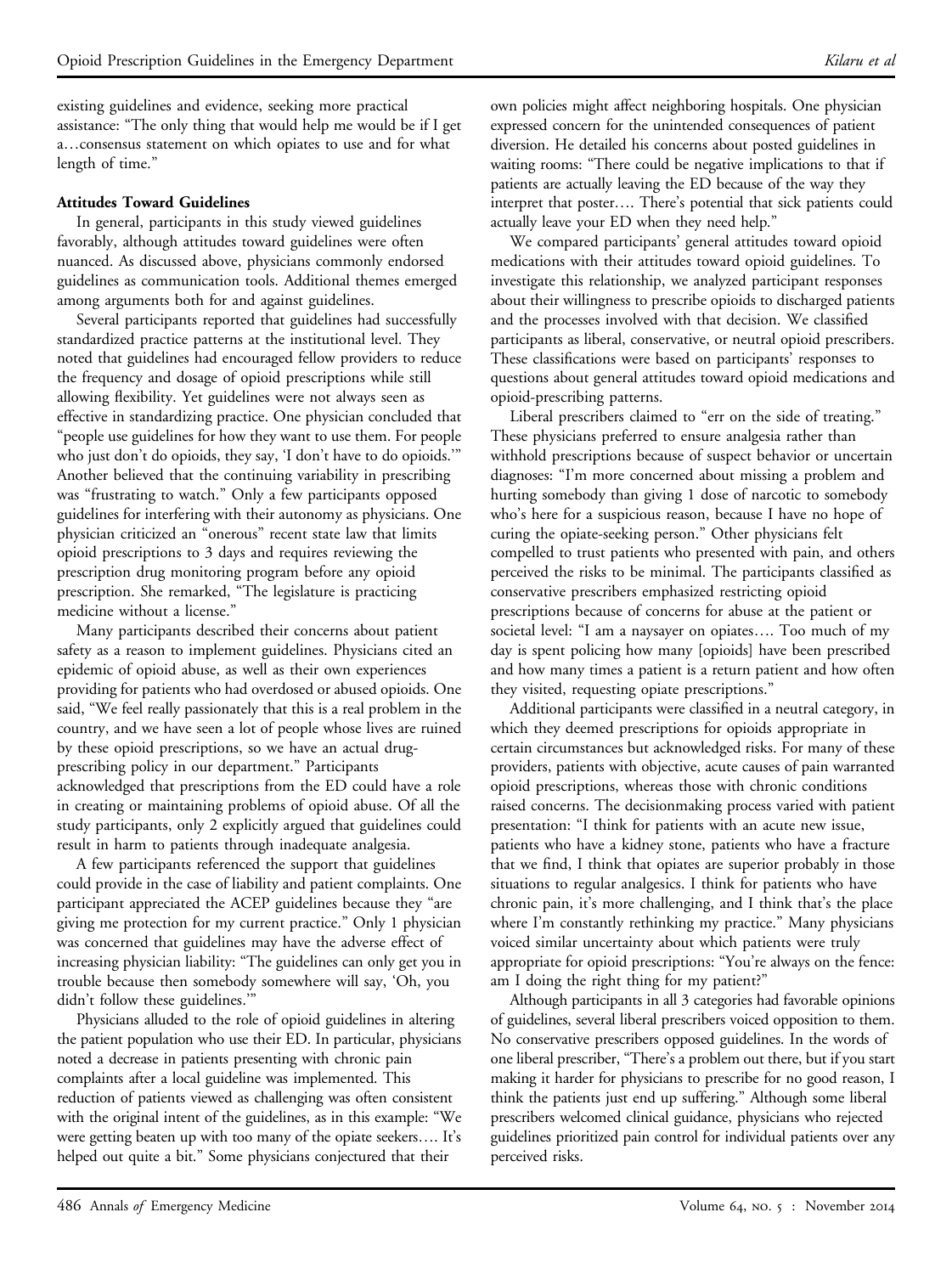We also compared physicians' attitudes toward guidelines with their characteristics, including sex, years of practice experience, geographic region, and practice setting. Supporters and opponents of guidelines were balanced across these strata, with the exception that no physicians with fewer than 4 years of experience expressed negative opinions toward guidelines. Other than this group, primarily composed of resident physicians, years of practice experience were not associated with specific attitudes toward guidelines.

# LIMITATIONS

The results of this qualitative study are exploratory. Although we identified themes common to study participants, they cannot be quantified or extrapolated to the general population of emergency physicians. The study included participants of a single—albeit major—emergency medicine conference. We may have recruited participants at the conference with particular interest in this topic; however, we did not reveal the contents of the interview questions before enrollment. Because of our study design and recruitment methods, we were unable to track reasons for nonparticipation. The findings therefore may not reflect the thoughts of physicians who did not attend the conference or those who declined to be interviewed. In addition, a greater proportion of study participants were male physicians, practiced in academic settings, and had fewer than 9 years of experience than attendees of the conference as a whole. We found that no resident physicians expressed negative opinions toward guidelines, but further analysis did not reveal other trends for this or any other demographic group. All of these limitations, however, are understood to be part of most qualitative research. Future studies in a larger sample of physicians, nurses, and other providers are required to quantitatively test the hypotheses generated in this study.

Participants may have been susceptible to social desirability bias. While attending an academic and educational conference, participants may have been more inclined to present themselves as engaged with or favorable to evidence-based guidelines. In addition, conference attendees were likely to be ACEP members and supportive of guidelines produced by that organization. However, many of our participants were unaware of opioid guidelines, suggesting that we elicited perspectives from physicians with different levels of engagement.

Finally, an important limitation is that awareness, use, and attitudes toward guidelines likely evolve over time. These qualitative interviews provide only a snapshot of opinions expressed during a few days. Perceptions of the guidelines may change with publication of new evidence, media attention, passage of legislation, or dissemination of resources such as prescription drug monitoring programs. However, the purpose of this study was to identify the range of factors that may influence continuing implementation and revisions of opioid guidelines, as well as measurement of their outcomes. Questions concerning the utility and effects of opioid guidelines are far from settled because the effect of these recommendations has only begun to be measured.

# DISCUSSION

We conducted a qualitative study of emergency physicians to ascertain their adoption and application of opioid-prescribing guidelines. We found that guidelines were commonly defined as policies developed by individual hospitals in addition to those at the state or national level. We also found that physicians primarily used guidelines to justify clinical decisions when communicating with patients as opposed to using them as tools for decisionmaking. Participants generally favored guidelines, but some voiced opposition, particularly physicians who were classified as liberal prescribers. Attitudes often reflected observations of the effect of guidelines on physician autonomy, public health, liability, and patient diversion. To our knowledge, to date, only a few studies have examined physician perspectives on opioid-prescribing guidelines in the  $ED.^{19,26}$  $ED.^{19,26}$  $ED.^{19,26}$ 

These qualitative data identify several testable hypotheses and suggest potential barriers and facilitators for guideline implementation. A common theme that emerged was that guidelines can arise locally and spontaneously. An important question is whether local guidelines are more effective and persuasive than state or national guidelines. If hospital-based opioid guidelines are widespread, do they differ in content from guidelines developed by national organizations? The Institute of Medicine recently distinguished clinical practice guidelines from other forms of guidance, defining them as "statements that include recommendations intended to optimize patient care that are informed by a systematic review of evidence and an assessment of the benefits and harms of alternative care options."[36](#page-7-8) Clinicians and administrators may incorporate research evidence when formulating local policy, but the degree to which they follow the Institute of Medicine's standards or others is not known.

Future efforts to implement state or national guidelines may need to anticipate discrepancies with existing institutional policies and adaptation of recommendations to local contexts. Approaches to the adaptation of clinical practice guidelines to local settings have been proposed, such as the ADAPTE framework.<sup>37,38</sup> Yet best practices have not been established for modifying guidelines while preserving the validity of evidence-based principles. In addition, differential adoption of state or national guidelines may complicate efforts to measure population-level effects on opioid prescriptions, morbidity, and mortality.

Unintended consequences may arise when guidelines vary between neighboring hospitals. If guidelines are designed to divert patients who are perceived as problematic, where do they go to seek analgesia? Do patchwork guidelines generate prescribing "hot spots" or complicate access to care? Future policy actions may need to incorporate a population-based approach that anticipates small area variations in practice and accounts for patients with restricted access to analgesia. In this vein, opioid guidelines may generate new, unexpected, and potentially measurable challenges for public health.

Another set of hypotheses stems from our findings that guidelines were used primarily to facilitate potentially difficult conversations with patients. Future policies and research should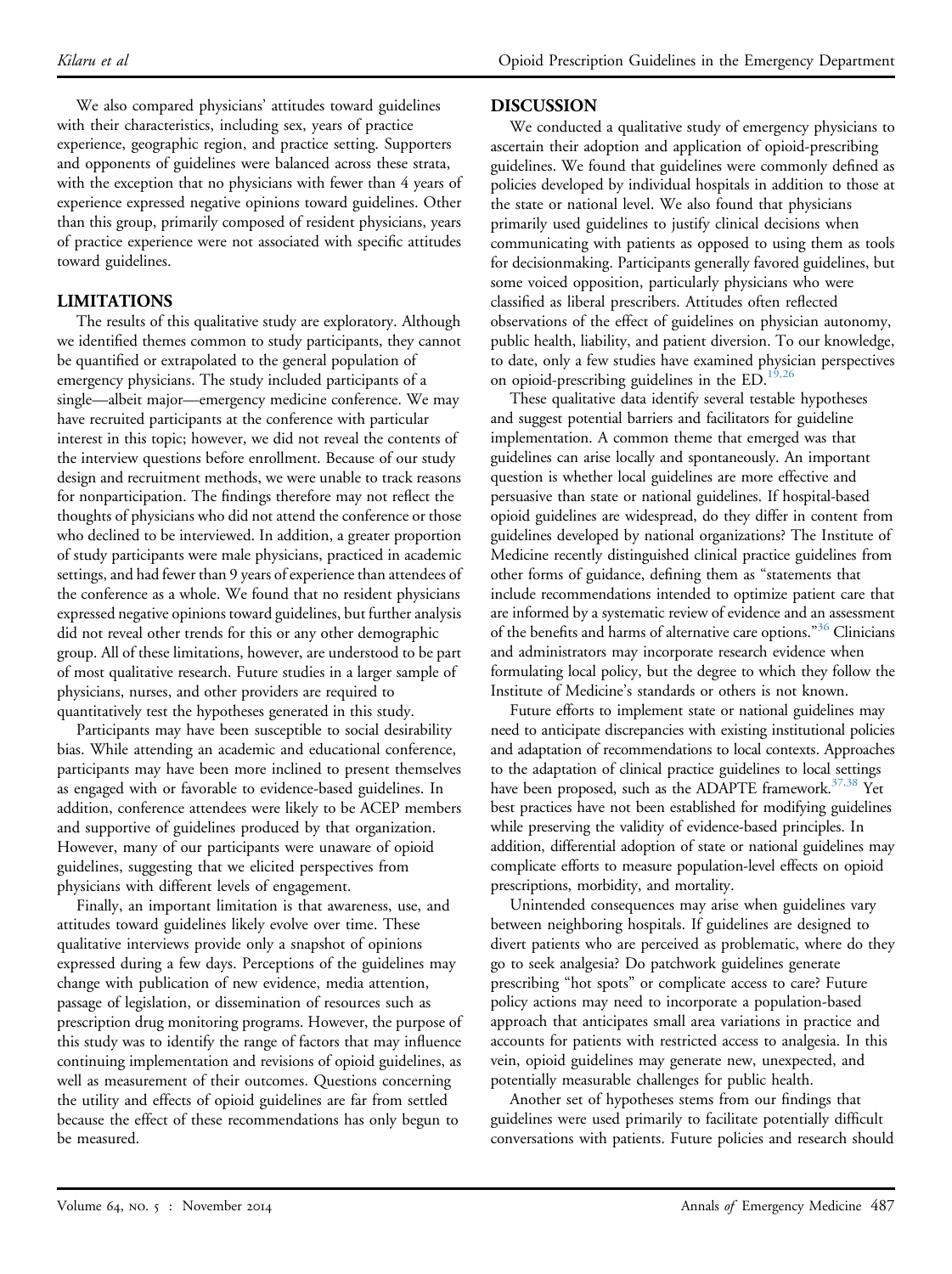account for the effect of guidelines on communication, including patient reactions to explanations that cite evidence. How do patients respond to policies that are posted in the ED or disseminated through other approaches? A potential facilitator for guideline adoption may be to enhance their utility by incorporating communication strategies or framing recommendations around conversations with patients.

Our findings suggest that physicians' underlying beliefs about analgesia may influence their acceptance and agreement with guideline recommendations. Although few physicians thought that guidelines imposed undue constraints on their practice, this freedom may imply that physicians choose to follow guidelines only in select situations. Several physicians suggested that the utility of guidelines for decisionmaking would be improved with concrete recommendations for disease conditions, dosing, and frequency. However, there is a paucity of evidence about the management of specific painful conditions with opioid medications both in the ED and after discharge.<sup>[12](#page-6-5)</sup> Furthermore, the relationship between opioid guidelines, prescription frequency, and patient outcomes, including opioid abuse rates and overdose deaths, has not been established.<sup>[13,19](#page-6-4)</sup> Additional evidence about specific clinical scenarios, as well as the benefits of opioid guidelines for patient safety, may be essential to improving adoption of opioid guidelines.

In summary, we conducted interviews with physicians to better understand how physicians define, apply, and perceive opioid guidelines. Our findings suggest that hospital-based guidelines complement and occasionally supersede state and national guidelines, that emergency physicians apply guidelines primarily as communication tools, and that attitudes vary according to physicians' experience with guidelines. The perspectives of providers should inform future policy actions that seek to address the problem of opioid abuse and overdose through practice guidelines.

The authors acknowledge the American College of Emergency Physicians for facilitating the interviews in this study, in particular Cynthia Singh, MS; and Anish Agarwal, MD, MPH, Katherine Kellom, BA, Lisa Jacobs, MSW, and Shimrit Keddem, MS, for their support of this project.

Supervising editor: Lewis S. Nelson, MD

Author affiliations: From the Center for Emergency Care Policy Research, Department of Emergency Medicine (Kilaru, Perrone, Meisel), the Department of Family Medicine and Community Health (Gadsden, Paciotti, Barg), Perelman School of Medicine, and the Leonard Davis Institute of Health Economics (Meisel), University of Pennsylvania, Philadelphia, PA.

Author contributions: ASK, JP, FKB, and ZFM conceived and designed the study. ASK and ZFM acquired the data, with supervision from FKB. All authors analyzed and interpreted the data. ASK, SMG, and ZFM drafted the article, and all authors critically revised it for important intellectual content. SMG and BP provided technical support and managed the data. ZFM obtained research funding. ZFM takes responsibility for the paper as a whole.

Funding and support: By Annals policy, all authors are required to disclose any and all commercial, financial, and other relationships in any way related to the subject of this article as per ICMJE conflict of interest guidelines (see [www.icmje.org](http://www.icmje.org/)). The authors have stated that no such relationships exist and provided the following details: This project was supported in part by an Agency for Healthcare Research and Quality Patient-Centered Outcomes Research and Dissemination Award (Dr. Meisel), R18 HS021956- 01. Additional support was provided by a National Institutes of Health Career Development Award in comparative effectiveness research (Dr. Meisel), KM1 CA156715-01.

Publication dates: Received for publication November 10, 2013. Revisions received March 5, 2014, and March 13, 2014. Accepted for publication March 17, 2014. Available online April 16, 2014.

#### <span id="page-6-0"></span>REFERENCES

- 1. [Centers for Disease Control and Prevention. Vital signs: overdoses of](http://refhub.elsevier.com/S0196-0644(14)00221-2/sref1) [prescription opioid pain relievers and other drugs among](http://refhub.elsevier.com/S0196-0644(14)00221-2/sref1) [women](http://refhub.elsevier.com/S0196-0644(14)00221-2/sref1)—United States, 1999-2010. [MMWR Morb Mortal Wkly Rep](http://refhub.elsevier.com/S0196-0644(14)00221-2/sref1). [2013;62:537-542.](http://refhub.elsevier.com/S0196-0644(14)00221-2/sref1)
- <span id="page-6-1"></span>2. [Centers for Disease Control and Prevention. Vital signs: overdoses of](http://refhub.elsevier.com/S0196-0644(14)00221-2/sref2) [prescription opioid pain relievers](http://refhub.elsevier.com/S0196-0644(14)00221-2/sref2)—[United States, 1999-2008.](http://refhub.elsevier.com/S0196-0644(14)00221-2/sref2) MMWR [Morb Mortal Wkly Rep](http://refhub.elsevier.com/S0196-0644(14)00221-2/sref2). 2011;60:1487-1492.
- <span id="page-6-2"></span>3. [Pletcher MJ, Kertesz SG, Kohn MA, et al. Trends in opioid prescribing](http://refhub.elsevier.com/S0196-0644(14)00221-2/sref3) [by race/ethnicity for patients seeking care in US emergency](http://refhub.elsevier.com/S0196-0644(14)00221-2/sref3) departments. JAMA[. 2008;299:70-78](http://refhub.elsevier.com/S0196-0644(14)00221-2/sref3).
- 4. [Volkow ND, McLellan TA, Cotto JH, et al. Characteristics of opioid](http://refhub.elsevier.com/S0196-0644(14)00221-2/sref4) prescriptions in 2009. JAMA[. 2011;305:1299-1301](http://refhub.elsevier.com/S0196-0644(14)00221-2/sref4).
- 5. [Heins A, Grammas M, Heins JK, et al. Determinants of variation in](http://refhub.elsevier.com/S0196-0644(14)00221-2/sref5) [analgesic and opioid prescribing practice in an emergency](http://refhub.elsevier.com/S0196-0644(14)00221-2/sref5) department. J Opioid Manag[. 2006;2:335-340.](http://refhub.elsevier.com/S0196-0644(14)00221-2/sref5)
- 6. [Miner J, Biros MH, Trainor A, et al. Patient and physician perceptions](http://refhub.elsevier.com/S0196-0644(14)00221-2/sref6) [as risk factors for oligoanalgesia: a prospective observational study of](http://refhub.elsevier.com/S0196-0644(14)00221-2/sref6) [the relief of pain in the emergency department.](http://refhub.elsevier.com/S0196-0644(14)00221-2/sref6) Acad Emerg Med. [2006;13:140-146](http://refhub.elsevier.com/S0196-0644(14)00221-2/sref6).
- 7. [Tamayo-Sarver JH, Dawson NV, Cydulka RK, et al. Variability in](http://refhub.elsevier.com/S0196-0644(14)00221-2/sref7) [emergency physician decision making about prescribing opioid](http://refhub.elsevier.com/S0196-0644(14)00221-2/sref7) analgesics. Ann Emerg Med[. 2004;43:483-493.](http://refhub.elsevier.com/S0196-0644(14)00221-2/sref7)
- 8. [Joynt M, Train MK, Robbins BW, et al. The impact of neighborhood](http://refhub.elsevier.com/S0196-0644(14)00221-2/sref8) [socioeconomic status and race on the prescribing of opioids in](http://refhub.elsevier.com/S0196-0644(14)00221-2/sref8) [emergency departments throughout the United States.](http://refhub.elsevier.com/S0196-0644(14)00221-2/sref8) J Gen Intern Med[. 2013;28:1604-1610.](http://refhub.elsevier.com/S0196-0644(14)00221-2/sref8)
- <span id="page-6-3"></span>9. Chu J, Farmer B, Ginsburg BY, et al; New York City Emergency Department Discharge Opioid Prescribing Guidelines Clinical Advisory Group. New York City Emergency Department Discharge Opioid Prescribing Guidelines. Queens, NY: New York City Dept of Health & Mental Hygiene; 2013. Available at: [http://www.nyc.gov/](http://www.nyc.gov/html/doh/html/mental/drug-opioid-guidelines.shtml) [html/doh/html/mental/drug-opioid-guidelines.shtml](http://www.nyc.gov/html/doh/html/mental/drug-opioid-guidelines.shtml). Accessed July 1, 2013.
- 10. [Neven DE, Sabel JC, Howell DN, et al. The development of the](http://refhub.elsevier.com/S0196-0644(14)00221-2/sref10) [Washington State emergency department opioid prescribing](http://refhub.elsevier.com/S0196-0644(14)00221-2/sref10) guidelines. J Med Toxicol[. 2012;8:353-359.](http://refhub.elsevier.com/S0196-0644(14)00221-2/sref10)
- 11. Ohio Department of Health. Ohio Emergency and Acute Care Facility opioid and other controlled substances prescribing guidelines. 2012. Available at: [http://www.healthyohioprogram.org/ed/guidelines.](http://www.healthyohioprogram.org/ed/guidelines) Accessed July 1, 2013.
- <span id="page-6-5"></span>12. [Cantrill SV, Brown MD, Carlisle RJ, et al. Clinical policy: critical issues in](http://refhub.elsevier.com/S0196-0644(14)00221-2/sref11) [the prescribing of opioids for adult patients in the emergency](http://refhub.elsevier.com/S0196-0644(14)00221-2/sref11) department. Ann Emerg Med[. 2012;60:499-525](http://refhub.elsevier.com/S0196-0644(14)00221-2/sref11).
- <span id="page-6-4"></span>13. [Weiner SG, Perrone J, Nelson LS. Centering the pendulum: the](http://refhub.elsevier.com/S0196-0644(14)00221-2/sref12) [evolution of emergency medicine opioid prescribing guidelines.](http://refhub.elsevier.com/S0196-0644(14)00221-2/sref12) Ann Emerg Med[. 2013;62:241-243.](http://refhub.elsevier.com/S0196-0644(14)00221-2/sref12)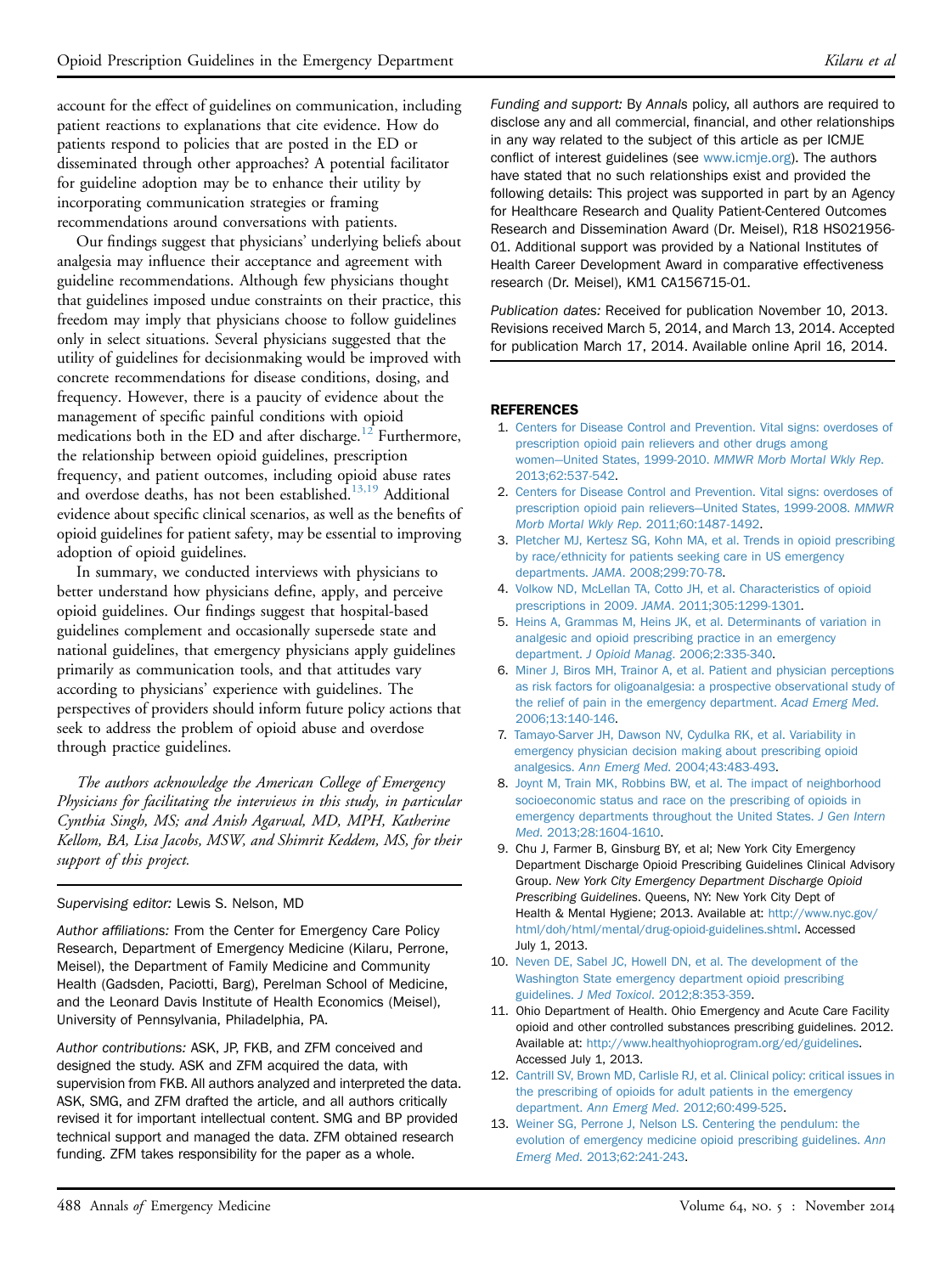- 14. [Juurlink DN, Dhalla IA, Nelson LS. Improving opioid prescribing: the](http://refhub.elsevier.com/S0196-0644(14)00221-2/sref13) [New York City recommendations.](http://refhub.elsevier.com/S0196-0644(14)00221-2/sref13) JAMA. 2013;309:879-880.
- 15. [Kunins HV, Farley TA, Dowell D. Guidelines for opioid prescription: why](http://refhub.elsevier.com/S0196-0644(14)00221-2/sref14) [emergency physicians need support.](http://refhub.elsevier.com/S0196-0644(14)00221-2/sref14) Ann Intern Med. [2013;158:841-842](http://refhub.elsevier.com/S0196-0644(14)00221-2/sref14).
- <span id="page-7-0"></span>16. [Hartocollis A. New York City to restrict prescription painkillers in public](http://refhub.elsevier.com/S0196-0644(14)00221-2/sref15) hospitals' emergency rooms. New York Times[. January 11, 2013:A18.](http://refhub.elsevier.com/S0196-0644(14)00221-2/sref15)
- <span id="page-7-1"></span>17. [Rosenau AM. Guidelines for opioid prescription: the devil is in the](http://refhub.elsevier.com/S0196-0644(14)00221-2/sref16) details. Ann Intern Med[. 2013;158:843-844](http://refhub.elsevier.com/S0196-0644(14)00221-2/sref16).
- 18. [Zgierska A, Miller M, Rabago D. Patient satisfaction, prescription drug](http://refhub.elsevier.com/S0196-0644(14)00221-2/sref17) [abuse, and potential unintended consequences.](http://refhub.elsevier.com/S0196-0644(14)00221-2/sref17) JAMA. [2012;307:1377-1378](http://refhub.elsevier.com/S0196-0644(14)00221-2/sref17).
- <span id="page-7-2"></span>19. [Fox TR, Li J, Stevens S, et al. A performance improvement prescribing](http://refhub.elsevier.com/S0196-0644(14)00221-2/sref18) [guideline reduces opioid prescriptions for emergency department](http://refhub.elsevier.com/S0196-0644(14)00221-2/sref18) [dental pain patients.](http://refhub.elsevier.com/S0196-0644(14)00221-2/sref18) Ann Emerg Med. 2013;62:237-240.
- 20. [Morse JS, Stockbridge H, Egan KB, et al. Primary care survey of the](http://refhub.elsevier.com/S0196-0644(14)00221-2/sref19) [value and effectiveness of the Washington State Opioid Dosing](http://refhub.elsevier.com/S0196-0644(14)00221-2/sref19) Guideline. J Opioid Manag[. 2011;7:427-433.](http://refhub.elsevier.com/S0196-0644(14)00221-2/sref19)
- 21. [Sullivan MD, Gaster B, Russo J, et al. Randomized trial of web-based](http://refhub.elsevier.com/S0196-0644(14)00221-2/sref20) [training about opioid therapy for chronic pain.](http://refhub.elsevier.com/S0196-0644(14)00221-2/sref20) Clin J Pain. [2010;26:512-517.](http://refhub.elsevier.com/S0196-0644(14)00221-2/sref20)
- 22. Mafi [JN, McCarthy EP, Davis RB, et al. Worsening trends in the](http://refhub.elsevier.com/S0196-0644(14)00221-2/sref21) [management and treatment of back pain.](http://refhub.elsevier.com/S0196-0644(14)00221-2/sref21) JAMA Int Med. [2013;173:1573-1581.](http://refhub.elsevier.com/S0196-0644(14)00221-2/sref21)
- <span id="page-7-3"></span>23. [Cabana MD, Rand CS, Powe NR, et al. Why don](http://refhub.elsevier.com/S0196-0644(14)00221-2/sref22)'t physicians follow [clinical practice guidelines? a framework for improvement.](http://refhub.elsevier.com/S0196-0644(14)00221-2/sref22) JAMA. [1999;282:1458-1465.](http://refhub.elsevier.com/S0196-0644(14)00221-2/sref22)
- 24. [Crossing the Quality Chasm: A New Health System for the 21st](http://refhub.elsevier.com/S0196-0644(14)00221-2/sref23) Century[. Washington, DC: Institute of Medicine; 2001](http://refhub.elsevier.com/S0196-0644(14)00221-2/sref23).
- 25. [McGlynn EA, Asch SM, Adams J, et al. The quality of health care](http://refhub.elsevier.com/S0196-0644(14)00221-2/sref24) [delivered to adults in the United States.](http://refhub.elsevier.com/S0196-0644(14)00221-2/sref24) N Engl J Med. [2003;348:2635-2645](http://refhub.elsevier.com/S0196-0644(14)00221-2/sref24).
- 26. [Glassberg JA, Tanab P, Chow A, et al. Emergency provider analgesic](http://refhub.elsevier.com/S0196-0644(14)00221-2/sref25) [practices and attitudes toward patients with sickle cell disease.](http://refhub.elsevier.com/S0196-0644(14)00221-2/sref25) Ann Emerg Med[. 2013;62:293-302.](http://refhub.elsevier.com/S0196-0644(14)00221-2/sref25)
- 27. [Chen L, Houghton M, Seefeld L, et al. Opioid therapy for chronic pain:](http://refhub.elsevier.com/S0196-0644(14)00221-2/sref26) physicians' [attitude and current practice patterns.](http://refhub.elsevier.com/S0196-0644(14)00221-2/sref26) J Opioid Manag. [2011;7:267-276](http://refhub.elsevier.com/S0196-0644(14)00221-2/sref26).
- 28. [Spitz A, Moore AA, Papaleontiou M, et al. Primary care providers](http://refhub.elsevier.com/S0196-0644(14)00221-2/sref27)' [perspective on prescribing opioids to older adults with](http://refhub.elsevier.com/S0196-0644(14)00221-2/sref27) [chronic non-cancer pain: a qualitative study.](http://refhub.elsevier.com/S0196-0644(14)00221-2/sref27) BMC Geriatr. [2011;11:35.](http://refhub.elsevier.com/S0196-0644(14)00221-2/sref27)
- 29. [Wilson HD, Dansie EJ, Kim MS, et al. Clinicians](http://refhub.elsevier.com/S0196-0644(14)00221-2/sref28)' Attitudes and Beliefs [About Opioids Survey \(CAOS\): instrument development and results of a](http://refhub.elsevier.com/S0196-0644(14)00221-2/sref28) [national physician survey.](http://refhub.elsevier.com/S0196-0644(14)00221-2/sref28) J Pain. 2013;14:613-627.
- <span id="page-7-4"></span>30. [Rhodes KV, Bisgaier J, Lawson CC, et al.](http://refhub.elsevier.com/S0196-0644(14)00221-2/sref29) "Patients who can't get an appointment go to the ER"[: access to specialty care for publicly](http://refhub.elsevier.com/S0196-0644(14)00221-2/sref29) insured children. Ann Emerg Med[. 2013;61:394-403](http://refhub.elsevier.com/S0196-0644(14)00221-2/sref29).
- <span id="page-7-5"></span>31. Giacomini MK, Cook DJ. Users' [Guide to the Medical Literature XXIII.](http://refhub.elsevier.com/S0196-0644(14)00221-2/sref30) [Qualitative research in health care B. What are the results and how do](http://refhub.elsevier.com/S0196-0644(14)00221-2/sref30) [they help me care for my patients?](http://refhub.elsevier.com/S0196-0644(14)00221-2/sref30) JAMA. 2000;284:478-482.
- <span id="page-7-6"></span>32. [Tong A, Sainsbury P, Craig J. Consolidated Criteria for Reporting](http://refhub.elsevier.com/S0196-0644(14)00221-2/sref31) [Qualitative Research \(COREQ\): a 32-item checklist for interviews and](http://refhub.elsevier.com/S0196-0644(14)00221-2/sref31) focus groups. [Int J Qual Health Care](http://refhub.elsevier.com/S0196-0644(14)00221-2/sref31). 2007;19:349-357.
- 33. Giacomini MK, Cook DJ. Users' [Guide to the Medical Literature XXIII.](http://refhub.elsevier.com/S0196-0644(14)00221-2/sref32) [Qualitative research in health care A. Are the results of the study valid?](http://refhub.elsevier.com/S0196-0644(14)00221-2/sref32) JAMA[. 2000;284:357-362.](http://refhub.elsevier.com/S0196-0644(14)00221-2/sref32)
- 34. Mays N, Pope C. Assessing quality in qualitative research. BMJ. 320: 50-52.
- <span id="page-7-7"></span>35. [Charmaz K. Grounded theory: objectivist and constructivist methods.](http://refhub.elsevier.com/S0196-0644(14)00221-2/sref33) In: Denzin NK, Lincoln Y, eds. [Handbook of Qualitative Research](http://refhub.elsevier.com/S0196-0644(14)00221-2/sref33). 2nd [ed. Thousand Oaks, CA: Sage Publications; 2000:509-535.](http://refhub.elsevier.com/S0196-0644(14)00221-2/sref33)
- <span id="page-7-8"></span>36. Institute of Medicine. [Clinical Practice Guideline We Can Trust](http://refhub.elsevier.com/S0196-0644(14)00221-2/sref34). [Washington, DC: National Academies Press; 2011.](http://refhub.elsevier.com/S0196-0644(14)00221-2/sref34)
- <span id="page-7-9"></span>37. [Fervers B, Burgers JS, Voellinger R, et al. Guideline adaptation: an](http://refhub.elsevier.com/S0196-0644(14)00221-2/sref35) approach to enhance effi[ciency in guideline development and improve](http://refhub.elsevier.com/S0196-0644(14)00221-2/sref35) utilisation. BMJ Qual Saf[. 2011;20:228-236.](http://refhub.elsevier.com/S0196-0644(14)00221-2/sref35)
- 38. [Fervers B, Burgers JS, Haugh MC, et al. Adaptation of clinical](http://refhub.elsevier.com/S0196-0644(14)00221-2/sref36) [guidelines: literature review and proposition for a framework and](http://refhub.elsevier.com/S0196-0644(14)00221-2/sref36) procedure. [Int J Qual Health Care](http://refhub.elsevier.com/S0196-0644(14)00221-2/sref36). 2006;18:167-176.



emergency departments annually. Go to the Resource Center for successful treatment information at [www.annemergmed.com](http://www.annemergmed.com).